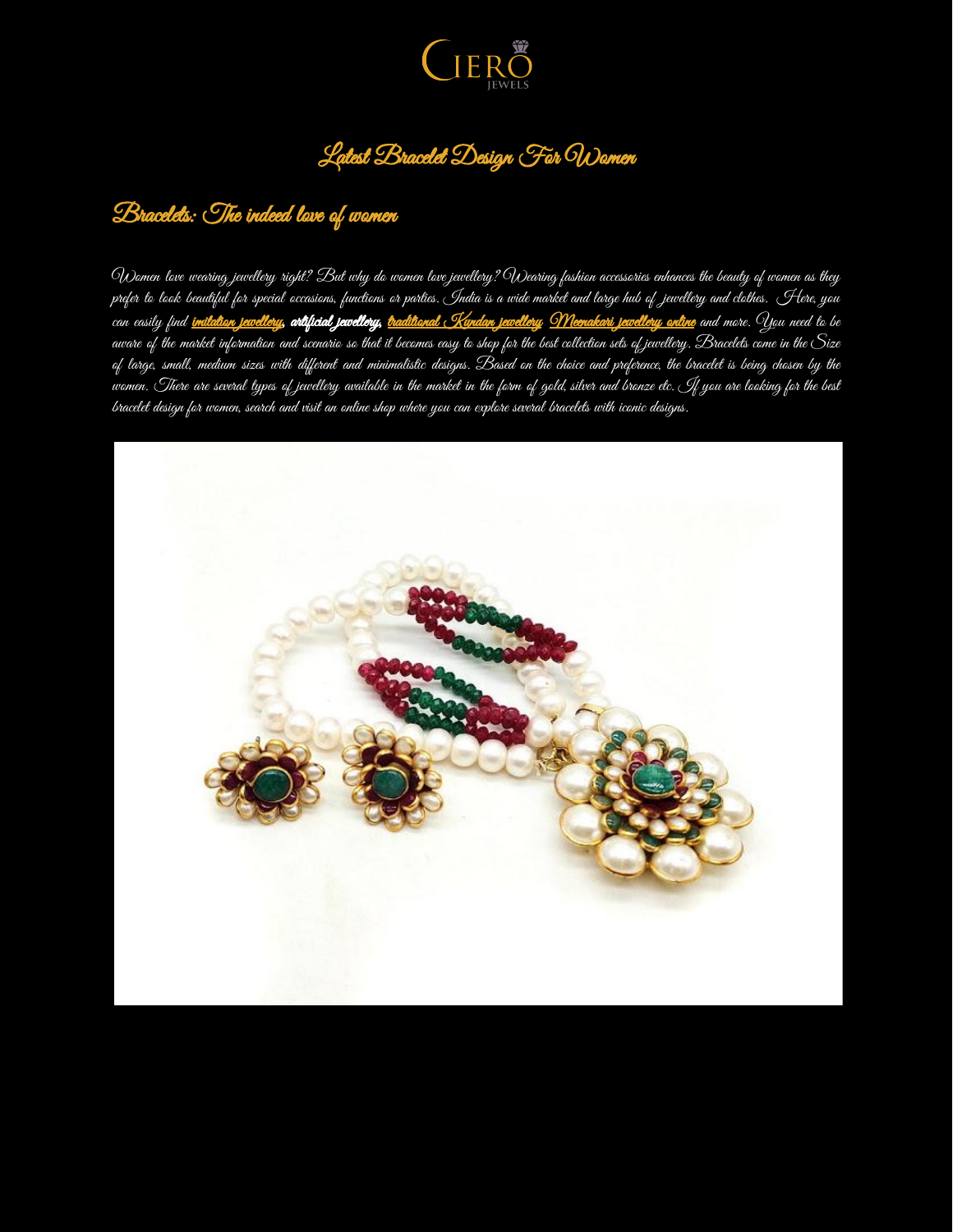

Types of Bracelets

- 1. Interlocked chain bracelets
- 2. Charm bracelets
- 3. Bangla bracelets
- 4. Cuff bracelets

You must focus on the latest bracelets which are trending and accordingly you can buy and wear the jewellery. Following the market trends let you wear new fashion ornaments that enhance your beauty beyond the limit.

# How is online shopping better than store shopping in the jewellery sector?

Online shopping is trending at a fast pace and every individual is now addicted and active on social and digital platforms. Yes, online shopping is way better than in-store shopping for jewellery because online purchasing can allow you to get better-discounted products in comparison with store jewellery which is too expensive. You can also explore a wide variety of collections of jewellery and get the product you are looking for.